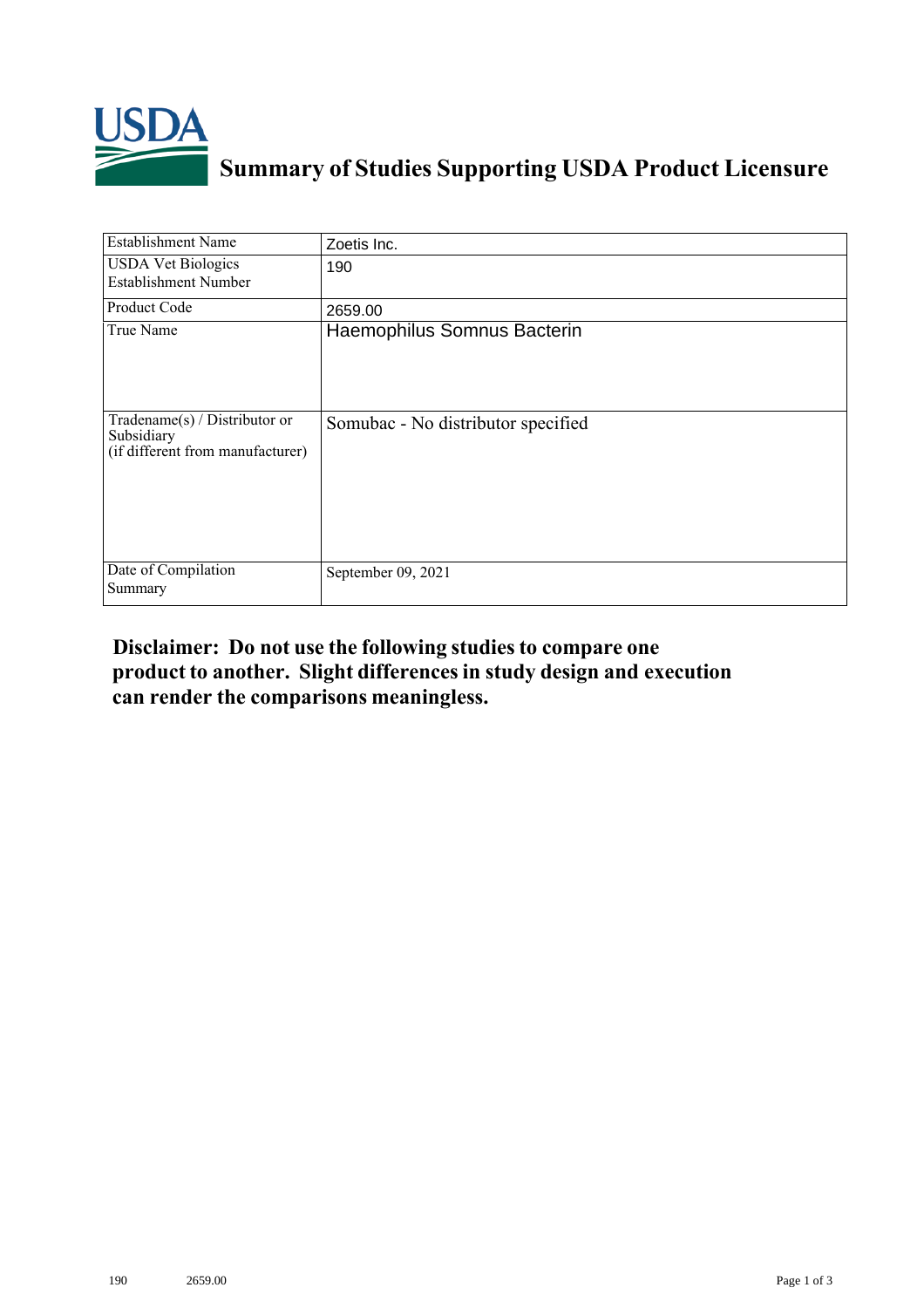| <b>Study Type</b>              | Efficacy                                                                                                                                                                                                                                                                                                                    |
|--------------------------------|-----------------------------------------------------------------------------------------------------------------------------------------------------------------------------------------------------------------------------------------------------------------------------------------------------------------------------|
| <b>Pertaining to</b>           | Haemophilus somnus                                                                                                                                                                                                                                                                                                          |
| <b>Study Purpose</b>           | Demonstrate effectiveness against Haemophilus somnus                                                                                                                                                                                                                                                                        |
| <b>Product Administration</b>  |                                                                                                                                                                                                                                                                                                                             |
| <b>Study Animals</b>           | Bovine                                                                                                                                                                                                                                                                                                                      |
| <b>Challenge Description</b>   |                                                                                                                                                                                                                                                                                                                             |
| <b>Interval observed after</b> |                                                                                                                                                                                                                                                                                                                             |
| challenge                      |                                                                                                                                                                                                                                                                                                                             |
| <b>Results</b>                 | Study data were evaluated by USDA-APHIS prior to product<br>licensure and met regulatory standards for acceptance at the time<br>of submission. No data are published because this study was<br>submitted to USDA-APHIS prior to January 1, 2007, and APHIS<br>only requires publication of data submitted after that date. |
| <b>USDA Approval Date</b>      | November 25, 1980                                                                                                                                                                                                                                                                                                           |